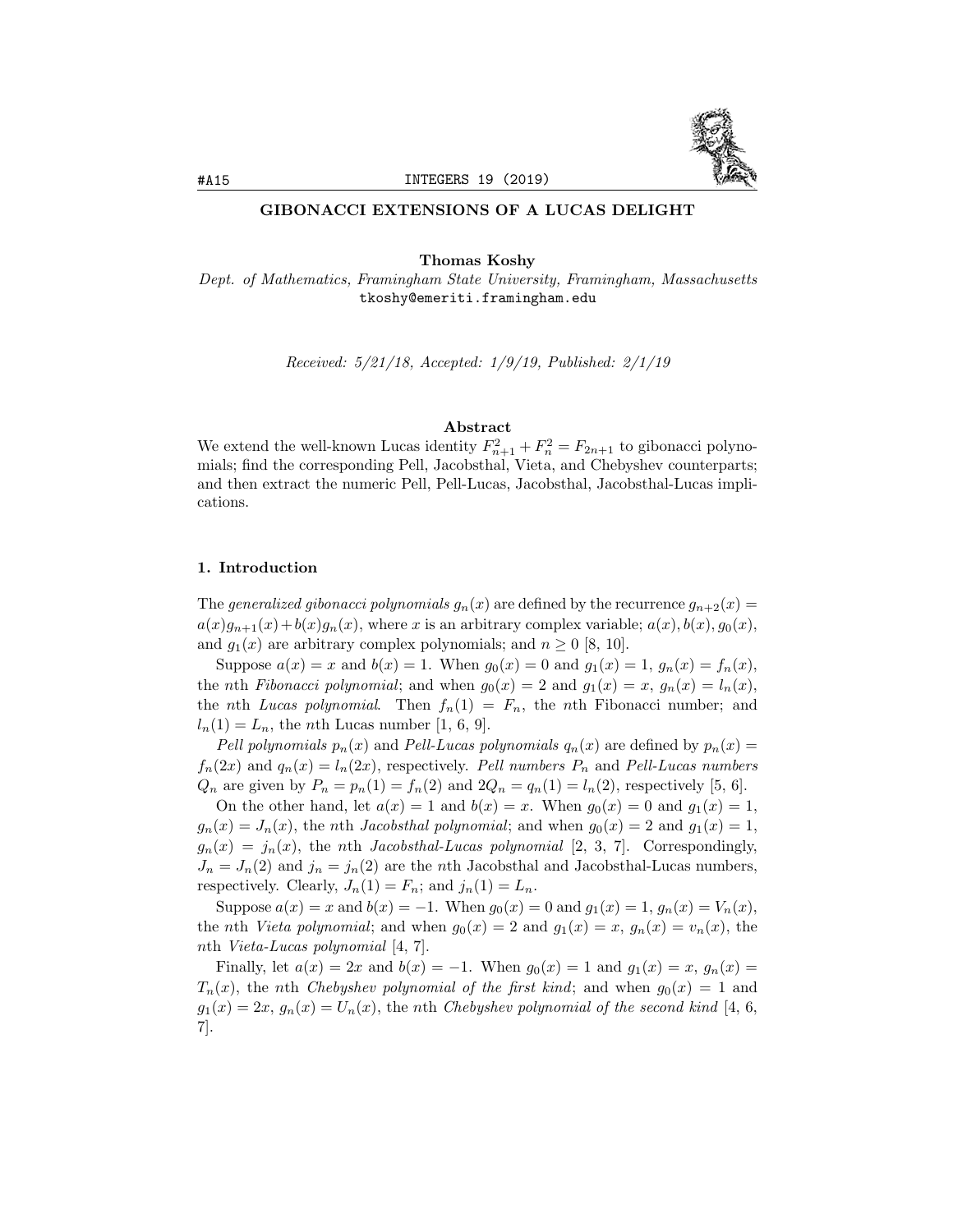#### 1.1. Links Among the Subfamilies

By virtue of the relationships among the extended gibonacci subfamilies in Table 1, every ginonacci result has a Jacobsthal, Vieta, and Chebyshev counterpart, where  $i = \sqrt{-1} [4, 7, 8].$ 

$$
J_n(x) = x^{(n-1)/2} f_n(1/\sqrt{x})
$$
  
\n
$$
J_n(x) = x^{n/2} l_n(1/\sqrt{x})
$$
  
\n
$$
J_n(x) = x^{n/2} l_n(1/\sqrt{x})
$$
  
\n
$$
v_n(x) = i^n l_n(-ix)
$$
  
\n
$$
v_n(x) = 2T_n(x/2).
$$

Table 1: Links Among the Gibonacci Subfamilies

In the interest of brevity and convenience, we omit the argument in the functional notation, when there is *no* ambiguity; so  $g_n$  will mean  $g_n(x)$ . Again, for brevity, we let  $g_n = f_n$  or  $l_n$ ;  $b_n = p_n$  or  $q_n$ ;  $c_n = J_n(x)$  or  $j_n(x)$ ;  $d_n = V_n$  or  $v_n$ ; and  $e_n = T_n$ or  $U_n$ ; and correspondingly, we let  $G_n = F_n$  or  $L_n$ ;  $B_n = P_n$  or  $Q_n$ ; and  $C_n = J_n$ or *jn*. We also omit a lot of basic, but messy algebra.

#### 1.2. Binet-like Formulas

We can also define explicitly both Fibonacci and Lucas polynomials by the *Binetlike formulas*

$$
f_n = \frac{\alpha^n - \beta^n}{\alpha - \beta}
$$
 and  $l_n = \alpha^n + \beta^n$ ,

where  $\alpha = \frac{x + \sqrt{x^2 + 4}}{2}$  $\frac{\sqrt{x^2+4}}{2}$  and  $\beta = \frac{x-\sqrt{x^2+4}}{2}$  $\frac{2}{2}$  are the solutions of the quadratic equation  $t^2 - xt - 1 = 0$ . It then follows that gibonacci polynomials can be extended to negative subscripts:

$$
g_{-n} = \begin{cases} (-1)^{n-1} g_n & \text{if } g_n = f_n \\ (-1)^n g_n & \text{if } g_n = l_n. \end{cases}
$$

#### 1.3. Lucas' Identity

In 1876, Lucas discovered the charming identity  $F_{n+1}^2 + F_n^2 = F_{2n+1}$  [9]; and [9] gives a beautiful graph-theoretic proof of this identity. It has an equally charming Lucas counterpart:  $L_{n+1}^2 + L_n^2 = 5F_{2n+1}$  [9]. In 1999, Melham generalized both results [11]:

$$
F_{n+k+1}^2 + F_{n-k}^2 = F_{2n+1}F_{2k+1};
$$
\n(1)

$$
L_{n+k+1}^2 + L_{n-k}^2 = 5F_{2n+1}F_{2k+1}.
$$
 (2)

In this article, we extend these two identities to the gibonacci family and then to the other subfamilies. To this end, we first lay some ground work.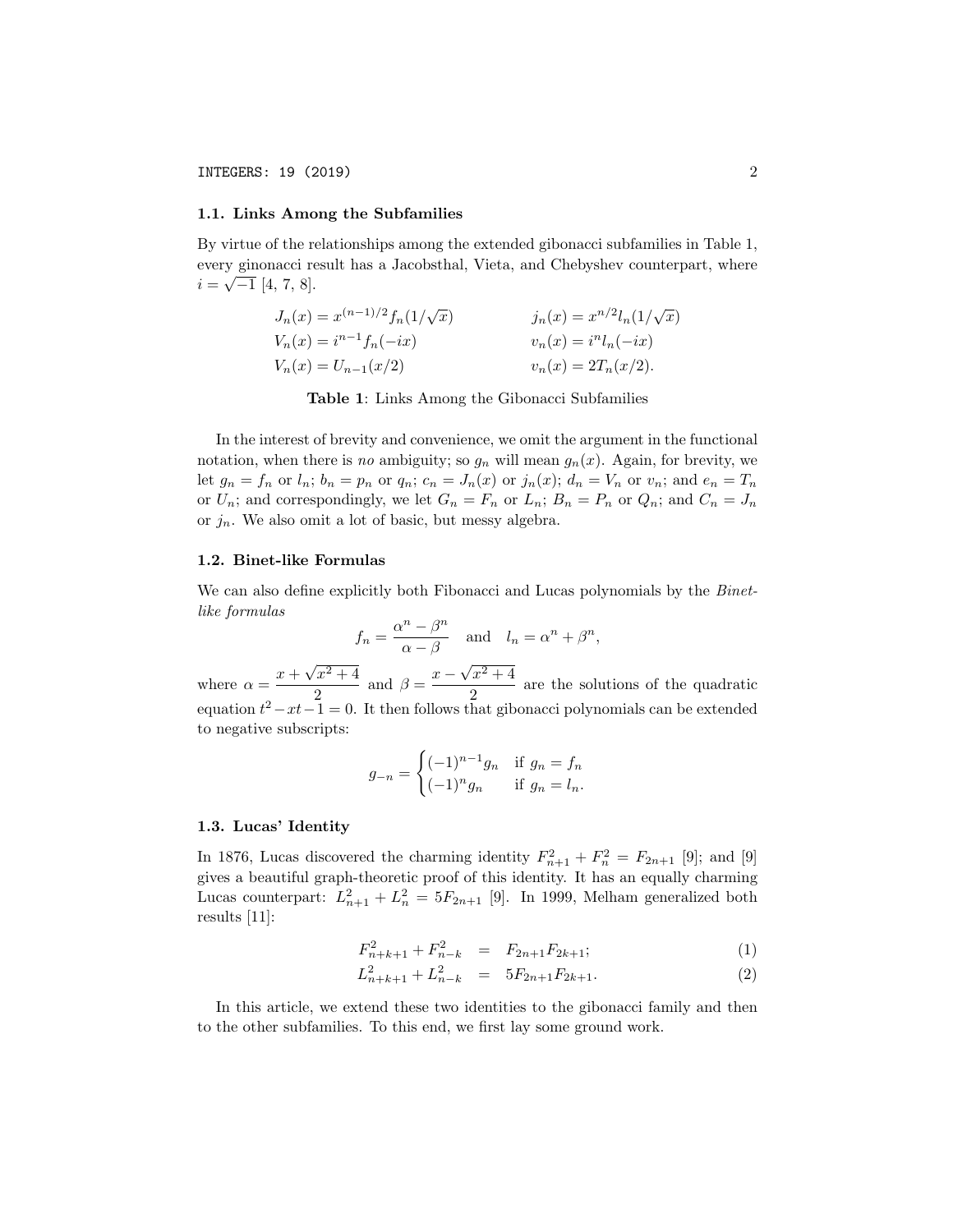### 1.4. Gibonacci Addition Formulas

Consider the *Q*-matrix

$$
Q = Q(x) = \begin{bmatrix} x & 1 \\ 1 & 0 \end{bmatrix}.
$$

(In 1960, C.H. King studied this matrix with  $x = 1$  [9].) It then follows by induction that  $\overline{a}$  $\overline{1}$ 

$$
Q^n = \begin{bmatrix} f_{n+1} & f_n \\ f_n & f_{n-1} \end{bmatrix}.
$$

Equating the corresponding elements of  $Q^{m+n} = Q^m \cdot Q^n$ , we get the *Fibonacci addition formula*

$$
f_{m+n} = f_{m+1}f_n + f_m f_{n-1}.
$$

(This can also be established using the Binet-like formula for Fibonacci polynomials.) Consequently,

$$
f_{2n+1} = f_{n+1}^2 + f_n^2;
$$
  
\n
$$
f_{m-n} = (-1)^{n+1} (f_{m+1}f_n - f_m f_{n+1}).
$$

We can show likewise that

$$
l_{m+n} = f_{m+1}l_n + f_m l_{n-1};
$$
  
\n
$$
l_{m-n} = (-1)^n (f_{m+1}l_n - f_m l_{n+1}).
$$

Thus

$$
g_{m+n} = f_{m+1}g_n + f_m g_{n-1};
$$
  
\n
$$
g_{m-n} = \begin{cases} -(-1)^n (f_{m+1}g_n - f_m g_{n+1}) & \text{if } g_n = f_n \\ (-1)^n (f_{m+1}g_n - f_m g_{n+1}) & \text{if } g_n = l_n. \end{cases}
$$

# 2. Gibonacci Extensions

With these tools, we are now ready for the gibonacci extensions of identities (1) and (2).

**Theorem 1.** Let  $g_n = f_n$  or  $l_n$ , and  $\Delta^2 = x^2 + 4$ . Then

$$
g_{n+k+1}^2 + g_{n-k}^2 = \begin{cases} f_{2n+1}f_{2k+1} & \text{if } g_n = f_n \\ \Delta^2 f_{2n+1}f_{2k+1} & \text{if } g_n = l_n. \end{cases}
$$
 (3)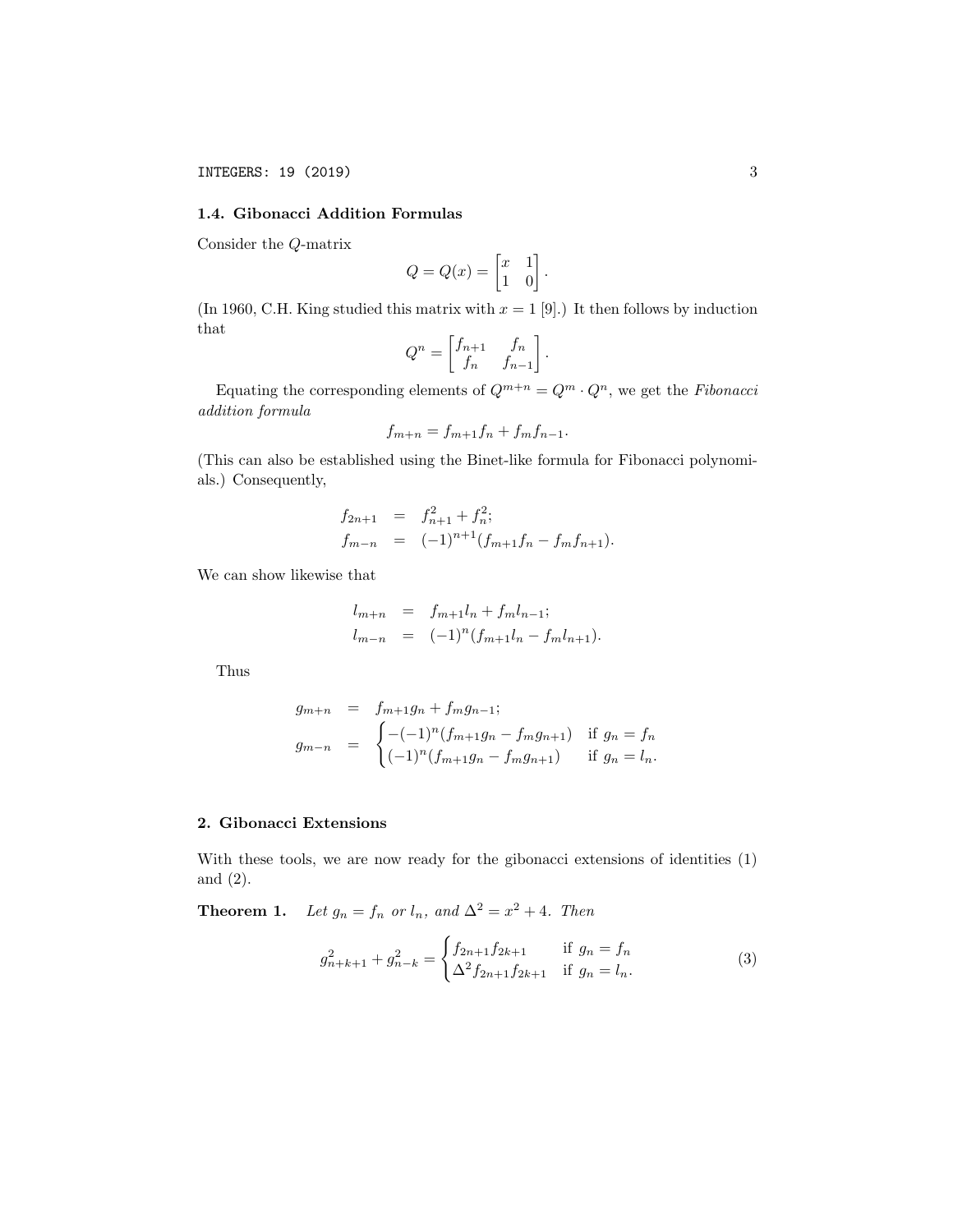*Proof.* Let  $g_n = l_n$ . Since  $l_{n+1}^2 + l_n^2 = \Delta^2 f_{2n+1}$ , we have

$$
l_{n+k+1} = l_{n+(k+1)} = f_{n+1}l_{k+1} + f_n l_k;
$$
  
\n
$$
l_{n-k} = l_{(n+1)-(k+1)} = (-1)^k (f_{n+1}l_k - f_n l_{k+1});
$$
  
\n
$$
l_{n+k+1}^2 + l_{n-k}^2 = (f_{n+1}l_{k+1} + f_n l_k)^2 + (f_{n+1}l_k - f_n l_{k+1})^2
$$
  
\n
$$
= f_{n+1}^2 (l_{k+1}^2 + l_k^2) + f_n^2 (l_{k+1}^2 + l_k^2)
$$
  
\n
$$
= (f_{n+1}^2 + f_n^2)(l_{k+1}^2 + l_k^2)
$$
  
\n
$$
= f_{2n+1} \cdot \Delta^2 f_{2k+1}
$$
  
\n
$$
= \Delta^2 f_{2n+1} f_{2k+1},
$$

as desired.

The case,  $g_n = f_n$ , follows similarly.

Clearly, Melham's identities follow from Theorem 1. It also implies that

$$
p_{n+k+1}^2 + p_{n-k}^2 = p_{2n+1}p_{2k+1};
$$
  
\n
$$
p_{n+k+1}^2 + p_{n-k}^2 = P_{2n+1}P_{2k+1};
$$
  
\n
$$
q_{n+k+1}^2 + q_{n-k}^2 = 4(x^2 + 1)p_{2n+1}p_{2k+1};
$$
  
\n
$$
Q_{n+k+1}^2 + Q_{n-k}^2 = 2P_{2n+1}P_{2k+1}.
$$

# 3. Gibonacci Implications

By virtue of the relationships in Table 1, Theorem 1 has implications to the Jacobsthal, Vieta, and Chebyshev subfamilies.

# 3.1. Jacobsthal Consequences

Let  $u = 1/\sqrt{x}$  and  $g_n = f_n$ . Since  $J_n(x) = x^{(n-1)/2} f_n(u)$ , replace *x* in identity (3) with *u*; and multiply the resulting equation with  $x^{n+k}$ . This yields

$$
J_{n+k+1}^{2}(x) + x^{2k+1}J_{n-k}^{2}(x) = J_{2n+1}(x)J_{2k+1}(x).
$$

On the other hand, let  $g_n = l_n$ . Replacing *x* in (3) with *u* and multiplying the resulting equation with  $x^{n+k+1}$ , we get

$$
j_{n+k+1}^{2}(x) + x^{2k+1}j_{n-k}^{2}(x) = (4x+1)J_{2n+1}(x)J_{2k+1}(x).
$$

Combining the two cases, we have

$$
c_{n+k+1}^2 + x^{2k+1}c_{n-k}^2 = \begin{cases} J_{2n+1}(x)J_{2k+1}(x) & \text{if } c_n = J_n(x) \\ (4x+1)J_{2n+1}(x)J_{2k+1}(x) & \text{if } c_n = j_n(x). \end{cases}
$$

 $\Box$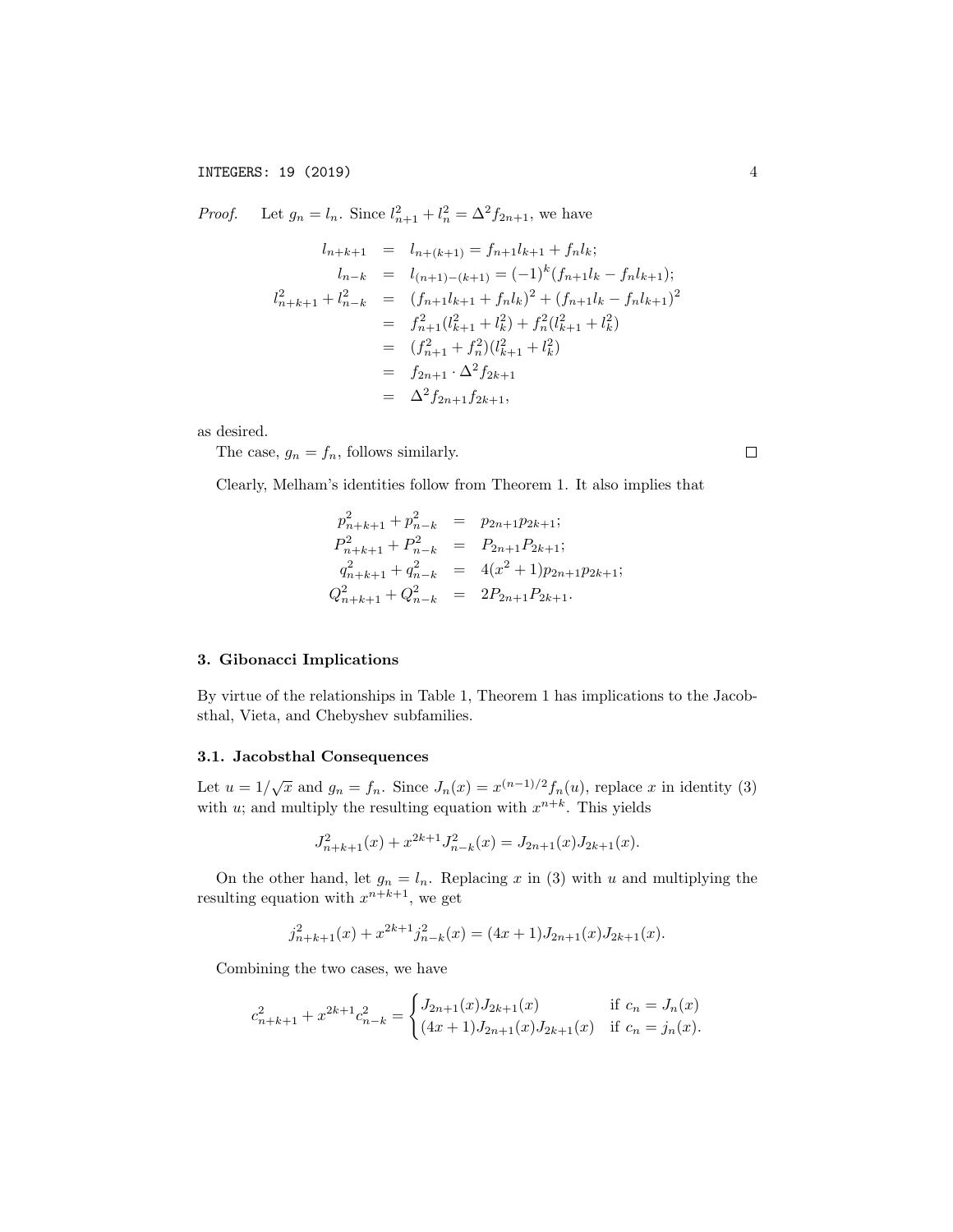In particular,

$$
C_{n+k+1}^2 + 2^{2k+1}C_{n-k}^2 = \begin{cases} J_{2n+1}J_{2k+1} & \text{if } C_n = J_n \\ 9J_{2n+1}J_{2k+1} & \text{if } C_n = j_n. \end{cases}
$$
 (4)

Next we explore the implications to the Vieta family.

# 3.2. Vieta Consequences

Let  $u = -ix$  and  $g_n = f_n$ . Since  $V_n(x) = i^{n-1} f_n(u)$ , replace *x* with *u* in identity (3); and multiply the resulting equation with  $i^{2n+2k}$ . We then get

$$
V_{n+k+1}^2 - V_{n-k}^2 = V_{2n+1}V_{2k+1}.
$$

Suppose  $g_n = l_n$ . Using the link  $v_n(x) = i^n l_n(u)$ , identity (3) similarly yields

$$
v_{n+k+1}^2 - v_{n-k}^2 = (x^2 - 4)V_{2n+1}V_{2k+1}.
$$

These two cases together imply that

$$
d_{n+k+1}^2 - d_{n-k}^2 = \begin{cases} V_{2n+1}V_{2k+1} & \text{if } d_n = V_n \\ (x^2 - 4)V_{2n+1}V_{2k+1} & \text{if } d_n = v_n. \end{cases}
$$
 (5)

## 3.2.1. Fibonacci Byproducts

Since  $xV_n(t) = f_{2n}(x)$  and  $xv_n(t) = l_{2n}(x)$ , identity (5) has Fibonacci and Lucas consequences, where  $t = x^2 + 2$ . To this end, replace x with t in (5), and multiply the resulting equation with  $x^2$ . We then get

 $\overline{\phantom{a}}$ 

 $\lambda$ 

$$
g_{2n+2k+2}^2 - g_{2n-2k}^2 = \begin{cases} f_{4n+2}f_{4k+2} & \text{if } g_n = f_n \\ x^2(x^2+4)f_{4n+2}f_{4k+2} & \text{if } g_n = l_n. \end{cases}
$$
 (6)

It follows from (6) that

$$
G_{2n+2k+2}^2 - G_{2n-2k}^2 = \begin{cases} F_{4n+2}F_{4k+2} & \text{if } G_n = F_n \\ 5F_{4n+2}F_{4k+2} & \text{if } G_n = L_n; \end{cases}
$$
  
\n
$$
b_{2n+2k+2}^2 - b_{2n-2k}^2 = \begin{cases} p_{4n+2}p_{4k+2} & \text{if } b_n = p_n \\ 16x^2(x^2+1)p_{4n+2}p_{4k+2} & \text{if } b_n = q_n; \end{cases}
$$
  
\n
$$
B_{2n+2k+2}^2 - B_{2n-2k}^2 = \begin{cases} P_{4n+2}P_{4k+2} & \text{if } B_n = P_n \\ 8P_{4n+2}P_{4k+2} & \text{if } B_n = Q_n. \end{cases}
$$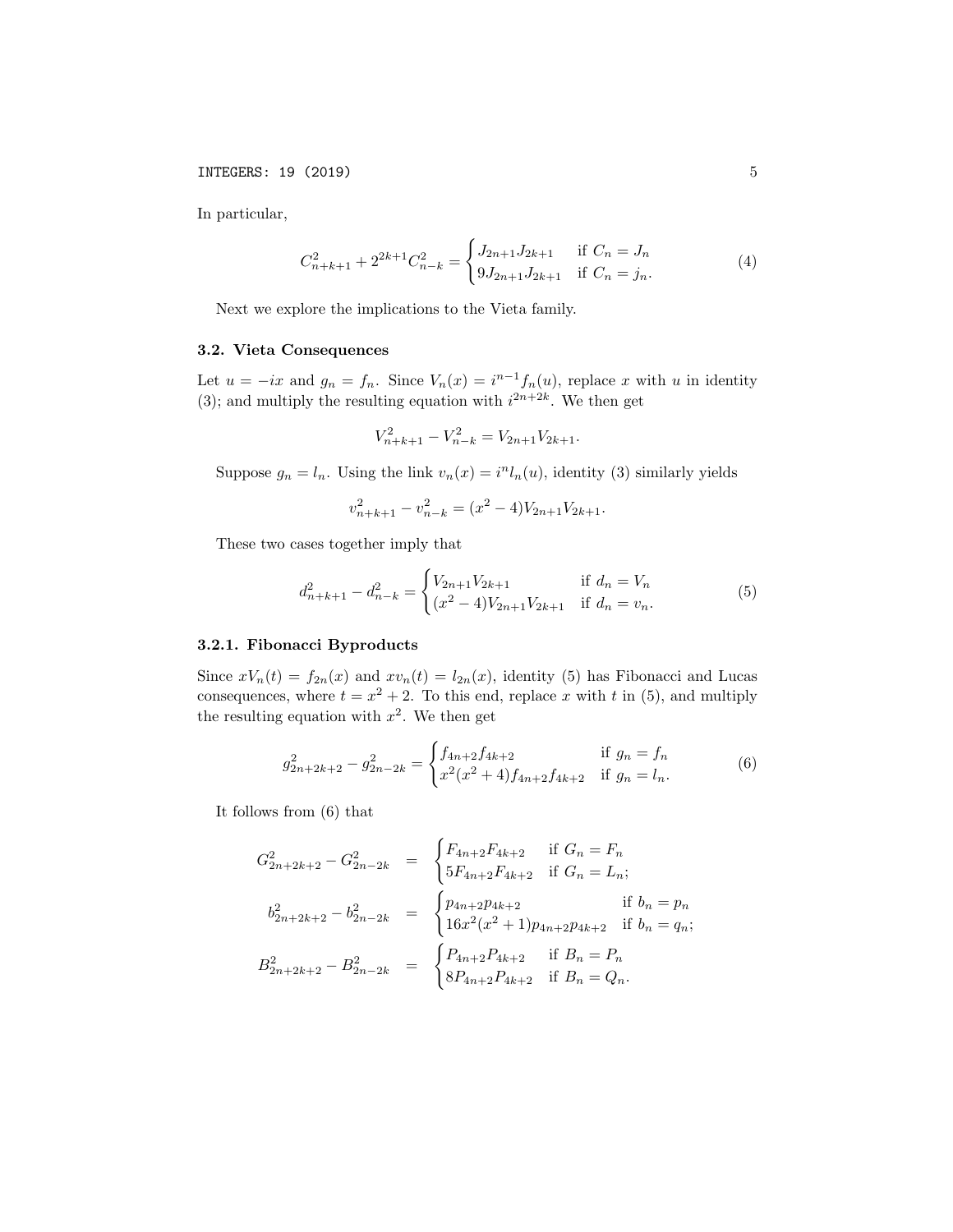# 3.2.2. Jacobsthal Byproducts

The relationships  $x^{n-1}V_n(z) = J_{2n}(x)$  and  $x^n v_n(z) = j_{2n}(x)$  imply that identity (5) has Jacobsthal consequences as well, where  $z = (2x + 1)/x$ :

$$
c_{2n+2k+2}^2 - x^{4k+2}c_{2n-2k}^2 = \begin{cases} J_{4n+2}(x)J_{4k+2}(x) & \text{if } c_n = J_n(x) \\ (4x+1)J_{4n+2}(x)J_{4k+2}(x) & \text{if } c_n = j_n(x). \end{cases}
$$

(We omitted the details for the sake of brevity.)

Consequently,

$$
C_{2n+2k+2}^2 - 4^{2k+1}C_{2n-2k}^2 = \begin{cases} J_{4n+2}J_{4k+2} & \text{if } C_n = J_n \\ 9J_{4n+2}J_{4k+2} & \text{if } C_n = j_n. \end{cases}
$$

#### 3.3. Chebyshev Consequences

Finally, we pursue the Chebyshev implications of Theorem 1. Letting  $w = 2x$ , it follows from identity (5) that

$$
e_{n+k+1}^2 - e_{n-k}^2 = \begin{cases} U_{2n+2}U_{2k} & \text{if } e_n = U_n \\ 4(x^2 - 1)U_{2n}U_{2k} & \text{if } e_n = T_n. \end{cases}
$$

Next we invoke Theorem 1 to develop additional Pell, Jacobsthal, Vieta, and Chebyshev dividends. The next two theorems form the cornerstone of our gibonacci investigations.

**Theorem 2.** *Let*  $g_n = f_n$  *or*  $l_n$ *. Then* 

$$
f_{2k+1}g_{n+k+2}^2 = f_{2k+3}g_{n+k+1}^2 + f_{2k+3}g_{n-k}^2 - f_{2k+1}g_{n-k+1}^2.
$$
 (7)

*Proof.* Let  $g_n = l_n$ . It then follows from identity (3) that

$$
l_{n+k+1}^2 + l_{n-k}^2 = \Delta^2 f_{2n+1} f_{2k+1};
$$
  

$$
l_{n+k+2}^2 + l_{n-k-1}^2 = \Delta^2 f_{2n+1} f_{2k+3}.
$$

These two equations imply that

$$
f_{2k+3} (l_{n+k+1}^2 + l_{n-k}^2) = f_{2k+1} (l_{n+k+2}^2 + l_{n-k-1}^2).
$$

This yields identity (7) when  $g_n = l_n$ .

 $\Box$ The derivation of the identity follows similarly when  $g_n = f_n$ .

The next result follows from Theorem 2 when  $k = 1$ .

Corollary 1. Let  $g_n = f_n$  or  $l_n$ . Then

$$
(x^{2} + 1)g_{n+3}^{2} = (x^{4} + 3x^{2} + 1)g_{n+2}^{2} + (x^{4} + 3x^{2} + 1)g_{n-1}^{2} - (x^{2} + 1)g_{n-2}^{2}.
$$
 (8)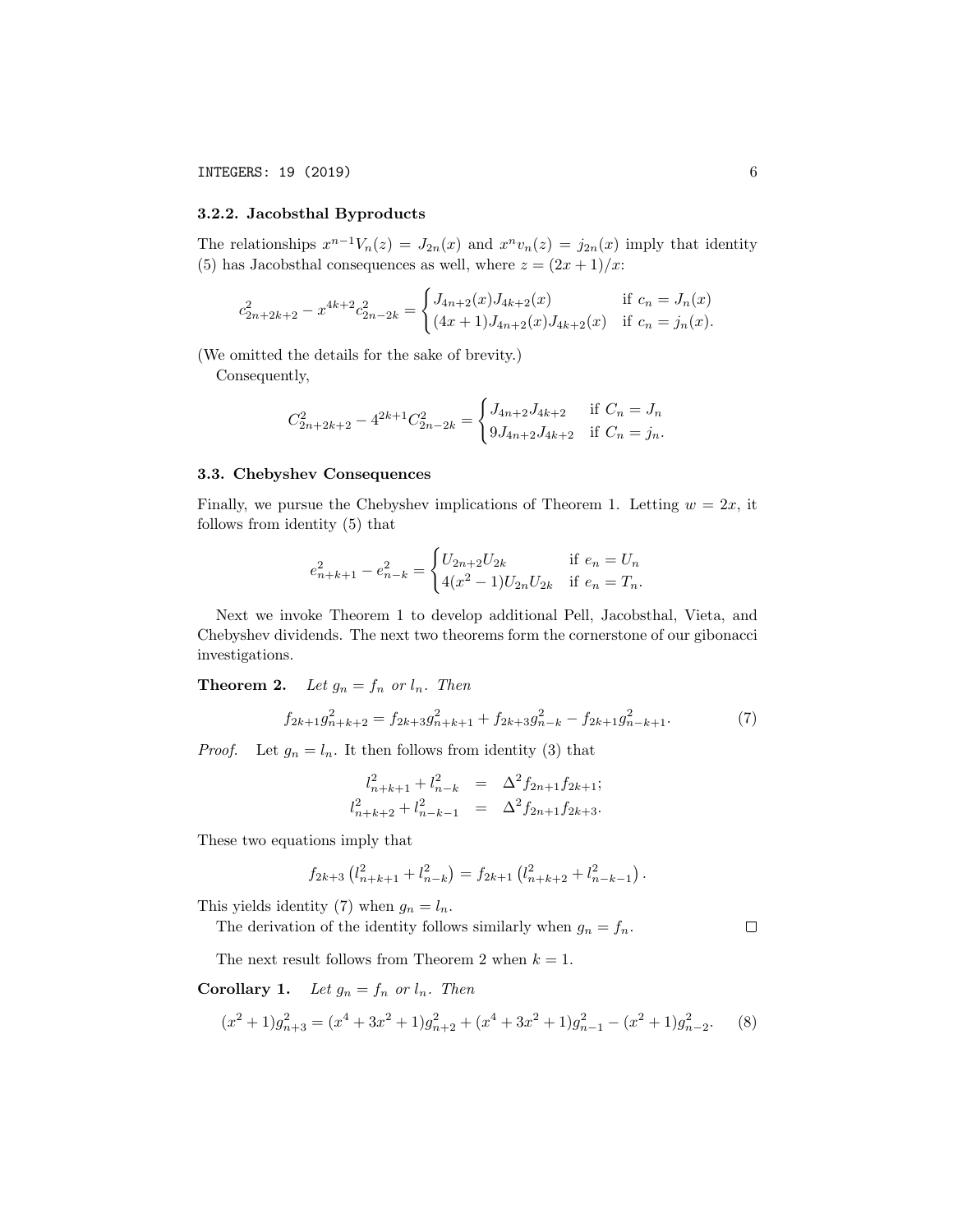It follows from equation (8) that the squares of Fibonacci and Lucas polynomials satisfy the fifth order recurrence

$$
(x^{2}+1)a_{n+3} = (x^{4}+3x^{2}+1)a_{n+2} + (x^{4}+3x^{2}+1)a_{n-1} - (x^{2}+1)a_{n-2},
$$

where  $a_n = a_n(x)$  and  $n \ge 2$ . When  $a_n = f_n^2, a_0 = 0, a_1 = 1, a_2 = x^2, a_3 = 0$  $(x^2+1)^2$ ,  $a_4 = (x^3+2x)^2$ , and  $a_5 = (x^4+3x^2+1)^2$ ; and when  $a_n = l_n^2$ ,  $a_0 = 4$ ,  $a_1 =$  $x^2$ ,  $a_2 = (x^2+2)^2$ ,  $a_3 = (x^3+3x)^2$ , and  $a_4 = (x^4+4x^2+1)^2$  and  $a_5 = (x^5+5x^3+5x)^2$ . It also follows that

$$
2G_{n+3}^2 = 5G_{n+2}^2 + 5G_{n-1}^2 - 2G_{n-2}^2;
$$
  
\n
$$
(4x^2 + 1)b_{n+3}^2 = (16x^4 + 12x^2 + 1)b_{n+2}^2 + (16x^4 + 12x^2 + 1)b_{n-1}^2 - (4x^2 + 1)b_{n-2}^2;
$$
  
\n
$$
5B_{n+3}^2 = 29B_{n+2}^2 + 29B_{n-1}^2 - 5B_{n-2}^2.
$$

The next theorem shows a different way of employing identity  $(3)$  to develop a gibonacci relationship. As can be predicted, it also has interesting byproducts.

**Theorem 3.** Let  $g_n = f_n$  or  $l_n$ . Then

$$
f_{2k+1}\left(g_{n+k+2}^2+g_{n-k-1}^2\right)+f_{2k+3}\left(g_{n+k+1}^2+g_{n-k}^2\right)=\begin{cases} 2f_{2n+1}f_{2k+1}f_{2k+3} & \text{if } g_n=f_n\\ 2\Delta^2 f_{2n+1}f_{2k+1}f_{2k+3} & \text{if } g_n=l_n. \end{cases}
$$

*Proof.* Suppose  $g_n = l_n$ . By identity (3), we have

$$
l_{n+k+1}^2 + l_{n-k}^2 = \Delta^2 f_{2n+1} f_{2k+1};
$$
\n(9)

$$
l_{n+k+2}^2 + l_{n-k-1}^2 = \Delta^2 f_{2n+1} f_{2k+3}.
$$
 (10)

Multiply (9) with  $f_{2k+3}$ , and (10) with  $f_{2k+1}$ . Adding the resulting equations yields the desired result when  $g_n = l_n$ .

The case  $g_n = f_n$  follows similarly.

 $\hfill \square$ 

The following result is a direct consequence of this theorem.

Corollary 2. *Let*  $g_n = f_n$  *or*  $l_n$ *. Then* 

$$
(x^{2} + 1)g_{n+3}^{2} + Ag_{n+2}^{2} + Ag_{n-1}^{2}
$$
  
+ 
$$
(x^{2} + 1)g_{n-2}^{2} = \begin{cases} 2A(x^{2} + 1)f_{2n+1} & \text{if } g_{n} = f_{n} \\ 2A(x^{2} + 1)\Delta^{2}f_{2n+1} & \text{if } g_{n} = l_{n}, \end{cases}
$$
(11)

*where*  $A = A(x) = x^4 + 3x^2 + 1$ .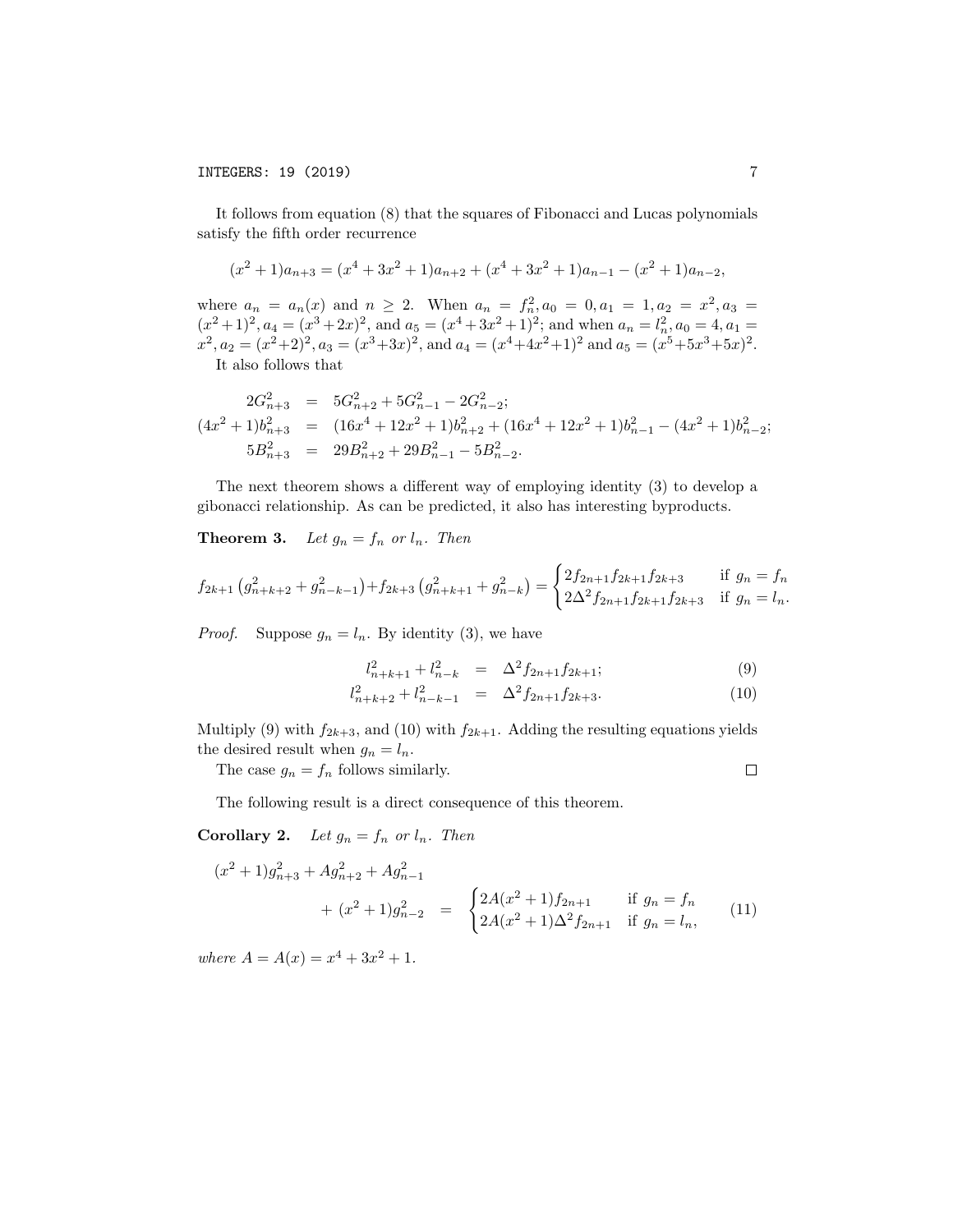This corollary implies that

$$
2G_{n+3}^2 + 5G_{n+2}^2 + 5G_{n-1}^2 + 2G_{n-2}^2 = \begin{cases} 20F_{2n+1} & \text{if } G_n = F_n \\ 100F_{2n+1} & \text{if } G_n = L_n; \end{cases}
$$
 (12)

$$
(4x^{2} + 1)b_{n+3}^{2} + Bg_{n+2}^{2} + Bg_{n-1}^{2} + (4x^{2} + 1)g_{n-2}^{2} = \begin{cases} 2B(4x^{2} + 1)p_{2n+1} & \text{if } b_{n} = p_{n} \\ 8B(x^{2} + 1)(4x^{2} + 1)p_{2n+1} & \text{if } b_{n} = q_{n}; \end{cases}
$$
  

$$
5B_{n+3}^{2} + 29B_{n+2}^{2} + 29B_{n-1}^{2} + 5B_{n-2}^{2} = \begin{cases} 290P_{2n+1} & \text{if } B_{n} = P_{n} \\ 580P_{2n+1} & \text{if } B_{n} = Q_{n}, \end{cases}
$$

where  $B = B(x) = A(2x)$ .

It follows from (12) that

$$
2L_{n+3}^2 + 5L_{n+2}^2 + 5L_{n-1}^2 + 2L_{n-2}^2 = 5(2F_{n+3}^2 + 5F_{n+2}^2 + 5F_{n-1}^2 + 2F_{n-2}^2);
$$

this is obviously true since  $L_n^2 - 5F_n^2 = 4(-1)^n$  [9]. Likewise,

$$
5Q_{n+3}^2 + 29Q_{n+2}^2 + 29Q_{n-1}^2 + 5Q_{n-2}^2 = 2(5P_{n+3}^2 + 29P_{n+2}^2 + 29P_{n-1}^2 + 5P_{n-2}^2)
$$

is also true since  $Q_n^2 - 2P_n^2 = (-1)^n$  [6].

Corollary 2, coupled with Corollary 1, yields the following result.

Corollary 3. *Let*  $g_n = f_n$  *or*  $l_n$ *. Then* 

$$
g_{n+2}^2 + g_{n-1}^2 = \begin{cases} (x^2 + 1)f_{2n+1} & \text{if } g_n = f_n \\ \Delta^2(x^2 + 1)f_{2n+1} & \text{if } g_n = l_n. \end{cases}
$$
 (13)

Consequently,

$$
G_{n+2}^2 + G_{n-1}^2 = \begin{cases} 2F_{2n+1} & \text{if } G_n = F_n \\ 10F_{2n+1} & \text{if } G_n = L_n; \end{cases}
$$
  

$$
b_{n+2}^2 + b_{n-1}^2 = \begin{cases} (4x^2 + 1)p_{2n+1} & \text{if } b_n = p_n \\ 4(x^2 + 1)p_{2n+1} & \text{if } b_n = q_n; \end{cases}
$$
  

$$
B_{n+2}^2 + B_{n-1}^2 = \begin{cases} 5P_{2n+1} & \text{if } B_n = P_n \\ 10P_{2n+1} & \text{if } B_n = Q_n. \end{cases}
$$

### 4. Additional Consequences

Next we employ the relationships in Table 1 to investigate the implications of Corollaries 1–3 to the Jacobsthal, Vieta, and Chebyshev subfamilies.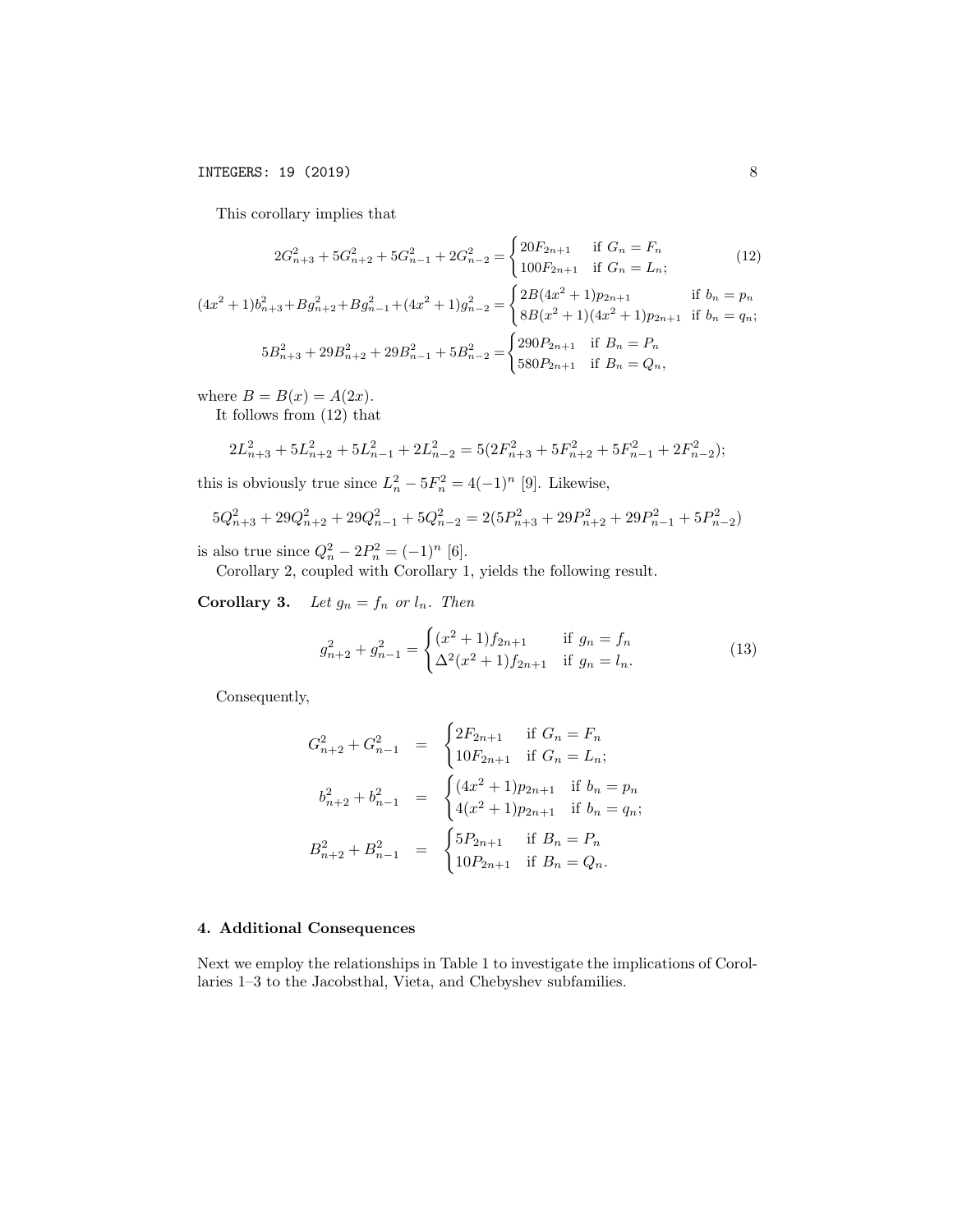# 4.1. Jacobsthal Implications

## 4.1.1. Corollary 1 Revisited

Letting  $u = 1/\sqrt{x}$  in identity (8) yields

$$
x(x+1)g_{n+3}^2 = (x^2+3x+1)g_{n+2}^2 + (x^2+3x+1)g_{n-1}^2 - x(x+1)g_{n-2}^2,
$$
 (14)

where  $g_n = g_n(u)$ .

Suppose  $g_n = f_n$ . Multiplying the corresponding equation with  $x^{n+2}$ , we get

$$
(x+1)J_{n+3}^2(x) = (x^2+3x+1)J_{n+2}^2(x) + (x^2+3x+1)x^3J_{n-1}^2(x) - (x+1)x^5J_{n-2}^2(x).
$$

When  $g_n = l_n$ , equation (14) similarly yields

$$
(x+1)j_{n+3}^{2}(x) = (x^{2}+3x+1)j_{n+2}^{2}(x) + (x^{2}+3x+1)x^{3}j_{n-1}^{2}(x) - (x+1)x^{5}j_{n-2}^{2}(x).
$$

Combining the two cases, we have

$$
(x+1)c_{n+3}^2 = (x^2+3x+1)c_{n+2}^2 + (x^2+3x+1)x^3c_{n-1}^2 - (x+1)x^5c_{n-2}^2.
$$
 (15)

Consequently,

$$
3C_{n+3}^2 = 11C_{n+2}^2 + 88C_{n-1}^2 - 96C_{n-2}^2.
$$

# 4.1.2. Corollary 2 Revisited

With  $u = 1/\sqrt{x}$  in identity (11) and some basic algebra, we get  $(x+1)x^3 g_{n+3}^2 + Bx^2 g_{n+2}^2 + Bx^2 g_{n-1}^2$ 

$$
+ (x+1)x^{3} g_{n_{2}}^{2} = \begin{cases} 2Bx(x+1)f_{2n+1} & \text{if } g_{n} = f_{n} \\ 2B(x+1)(4x+1)f_{2n+1} & \text{if } g_{n} = l_{n}, \end{cases}
$$
 (16)

where  $B = B(x) = x^2 + 3x + 1$ .

Let  $g_n = f_n$ . Multiplying (16) with  $x^{n+2}$ , this yields

$$
(x+1)J_{n+3}^2(x) + BJ_{n+2}^2(x) + Bx^3J_{n-1}^2(x) + (x+1)x^5J_{n-2}^2(x) = 2B(x+1)J_{2n+1}(x).
$$
  
When  $g_n = l_n$ , equation (16) similarly yields

$$
(x+1)j_{n+3}^{2}(x)+Bj_{n+2}^{2}(x)+Bx^{3}j_{n-1}^{2}(x)+(x+1)x^{5}j_{n-2}^{2}(x)=2B(x+1)(4x+1)J_{2n+1}(x).
$$

Combining the two cases, we have

$$
(x+1)c_{n+3}^2 + Bc_{n+2}^2 + Bx^3c_{n-1}^2
$$
  
+  $(x+1)x^5c_{n-2}^2 = \begin{cases} 2B(x+1)J_{2n+1}(x) & \text{if } c_n = J_n(x) \\ 2B(x+1)(4x+1)J_{2n+1}(x) & \text{if } c_n = j_n(x). \end{cases}$  (17)

Consequently, we have

$$
3C_{n+3}^2 + 11C_{n+2}^2 + 88C_{n-1}^2 + 96C_{n-2}^2 = \begin{cases} 66J_{2n+1} & \text{if } C_n = J_n \\ 594J_{2n+1} & \text{if } C_n = j_n. \end{cases}
$$
 (18)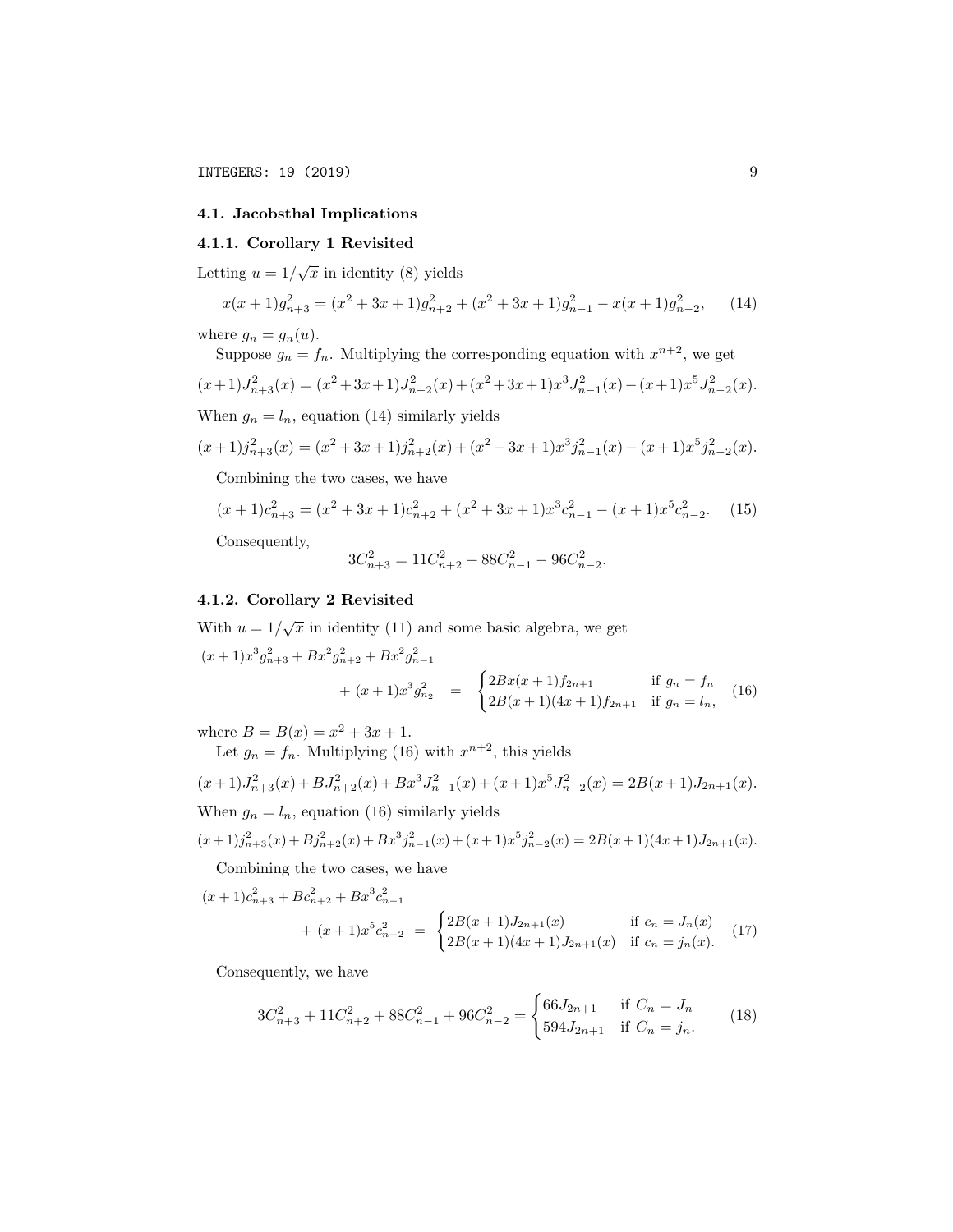# INTEGERS: 19 (2019) 10

Identity (18) has an interesting byproduct:

$$
3j_{n+3}^2 + 11j_{n+2}^2 + 88j_{n-1}^2 + 96j_{n-2}^2 = 9(3J_{n+3}^2 + 11J_{n+2}^2 + 88J_{n-1}^2 + 96J_{n-2}^2);
$$
  
this is clearly true since  $j_n^2 - 9J_n^2 = (-1)^n 2^{n+2}$ .

It follows from equations (15) and (17) that

$$
c_{n+2}^2 + x^3 c_{n-1}^2 = \begin{cases} (x+1)J_{2n+1}(x) & \text{if } c_n = J_n(x) \\ (x+1)(4x+1)J_{2n+1}(x) & \text{if } c_n = j_n(x). \end{cases}
$$

This implies

$$
C_{n+2}^2 + 8C_{n-1}^2 = \begin{cases} 3J_{2n+1} & \text{if } C_n = J_n \\ 27J_{2n+1} & \text{if } C_n = j_n. \end{cases}
$$

# 4.2. Vieta Implications

# 4.2.1. Corollary 1 Revisited

Let  $t = -ix$ . It then follows from identity (8) that

$$
(1-x^2)g_{n+3}^2 = (x^4 - 3x^2 + 1)g_{n+2}^2 + (x^4 - 3x^2 + 1)g_{n-1}^2 - (1-x^2)g_{n-2}^2, \quad (19)
$$

where  $g_n = g_n(t)$ .

Suppose  $g_n = f_n$ . Multiplying the resulting equation with  $i^{2n+4}$  yields

$$
(x^{2}-1)V_{n+3}^{2} = (x^{4}-3x^{2}+1)V_{n+2}^{2} - (x^{4}-3x^{2}+1)V_{n-1}^{2} + (x^{2}-1)V_{n-2}^{2}.
$$

When  $g_n = l_n$ , we similarly get

$$
(x^{2}-1)v_{n+3}^{2} = (x^{4}-3x^{2}+1)v_{n+2}^{2} - (x^{4}-3x^{2}+1)v_{n-1}^{2} + (x^{2}-1)v_{n-2}^{2}.
$$

Thus

$$
(x^{2}-1)d_{n+3}^{2} = (x^{4}-3x^{2}+1)d_{n+2}^{2} - (x^{4}-3x^{2}+1)d_{n-1}^{2} + (x^{2}-1)d_{n-2}^{2}.
$$
 (20)

## 4.2.2. Fibonacci and Lucas Byproducts

Let  $z = x^2 + 2$ . Since  $xV_n(z) = f_{2n}(x)$  and  $xv_n(z) = l_{2n}(x)$ , identity (20) has Fibonacci and Lucas implications. Replacing *x* with *z* in equation (20) and multiplying the resulting equation with *x*<sup>2</sup> yield

$$
Ag_{2n+6}^2 = Bg_{2n+4}^2 - Bg_{2n-2}^2 + Ag_{2n-4}^2,
$$
\n(21)

where  $A = A(x) = x^4 + 4x^2 + 3$  and  $B = B(x) = x^8 + 8x^6 + 21x^4 + 20x^2 + 5$ . This implies

$$
8G_{2n+6}^2 = 55G_{2n+4}^2 - 55G_{2n-2}^2 + 8G_{2n-4}^2;
$$
  
\n
$$
A(2x)b_{2n+6}^2 = B(2x)b_{2n+4}^2 - B(2x)b_{2n-2}^2 + A(2x)b_{2n-4}^2;
$$
  
\n
$$
35B_{2n+6}^2 = 1189B_{2n+4}^2 - 1189B_{2n-2}^2 + 35B_{2n-4}^2.
$$

(For the curious-minded, we add that 1189 is a fascinating number [9].)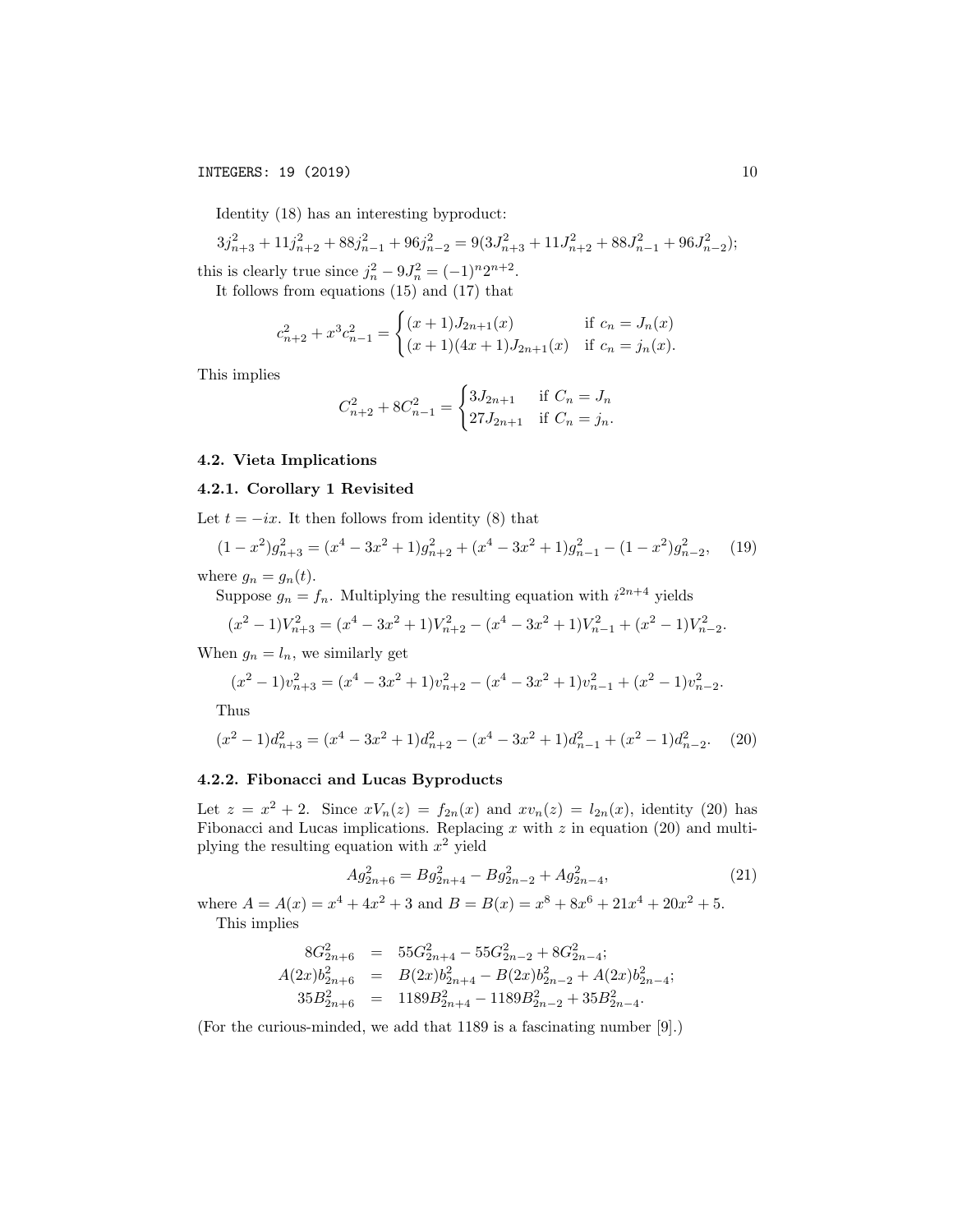### 4.2.3. Jacobsthal Byproducts

It follows by the relationships  $J_{2n}(x) = x^{n-1}V_n(w)$  and  $j_{2n}(x) = x^n v_n(w)$  that identity (20) has Jacobsthal byproducts also, where  $w = (2x + 1)/x$ . Replacing *x* with *w* in (20) yields

$$
(3x2 + 4x + 1)x2 dn+32 = Ddn+22 - Ddn-12 + (3x2 + 4x + 1)x2 dn-22, (22)
$$

where  $d_n = d_n(w)$  and  $D = D(x) = 5x^4 + 20x^3 + 21x^2 + 8x + 1$ . Suppose  $d_n = V_n$ . Multiplying (21) with  $x^{2n+4}$  yields

$$
(3x2 + 4x + 1)J2n+62(x) = DJ2n+42(x) - Dx6J2n-22(x) + (3x2 + 4x + 1)x10J2n-42(x).
$$

Similarly, when  $d_n = v_n$ , we get

$$
(3x2 + 4x + 1)j2n+62(x) = Dj2n+42(x) - Dx6j2n-22(x) + (3x2 + 4x + 1)x10j2n-42(x).
$$

Combining the two cases, we have

$$
(3x2 + 4x + 1)c2n+62 = Dc2n+42 - Dx6c2n-22 + (3x2 + 4x + 1)x10c2n-4221C2n+62 = 341C2n+42 - 21,824C2n-22 + 21,504C2n-42. (23)
$$

#### 4.2.4. Corollary 2 Revisited

With  $t = -ix$ , it follows from identity (11) that

$$
(1 - x^{2})g_{n+3}^{2} + Eg_{n+2}^{2} + Eg_{n-1}^{2}
$$
  
+ 
$$
(1 - x^{2})g_{n-2}^{2} = \begin{cases} 2(1 - x^{2})Ef_{2n+1} & \text{if } g_{n} = f_{n} \\ 2(1 - x^{2})(4 - x^{2})Ef_{2n+1} & \text{if } g_{n} = l_{n}, \end{cases}
$$
(24)

where  $g_n = g_n(t)$  and  $E = E(x) = x^4 - 3x^2 + 1$ .

Multiply equation (24) with  $i^{2n+4}$  when  $g_n = f_n$ , and with  $i^{2n+6}$  when  $g_n = l_n$ . Combining both cases, we get

$$
(x^{2} - 1)d_{n+3}^{2} + Ed_{n+2}^{2} - Ed_{n-1}^{2}
$$
  
-  $(x^{2} - 1)d_{n-2}^{2}$  = 
$$
\begin{cases} 2(x^{2} - 1)EV_{2n+1} & \text{if } d_{n} = V_{n} \\ 2(x^{2} - 1)(x^{2} - 4)EV_{2n+1} & \text{if } d_{n} = v_{n} \end{cases}
$$
 (25)

It follows by (20) and (25) that

$$
d_{n+2}^2 - d_{n-1}^2 = \begin{cases} (x^2 - 1)V_{2n+1} & \text{if } d_n = V_n \\ (x^2 - 1)(x^2 - 4)V_{2n+1} & \text{if } d_n = v_n. \end{cases}
$$

By virtue of the relationships  $xV_n(z) = f_{2n}(x)$  and  $xv_n(z) = l_{2n}(x)$ , (25) has Fibonacci, Lucas, and Pell consequences (in the interest of brevity, we omit all the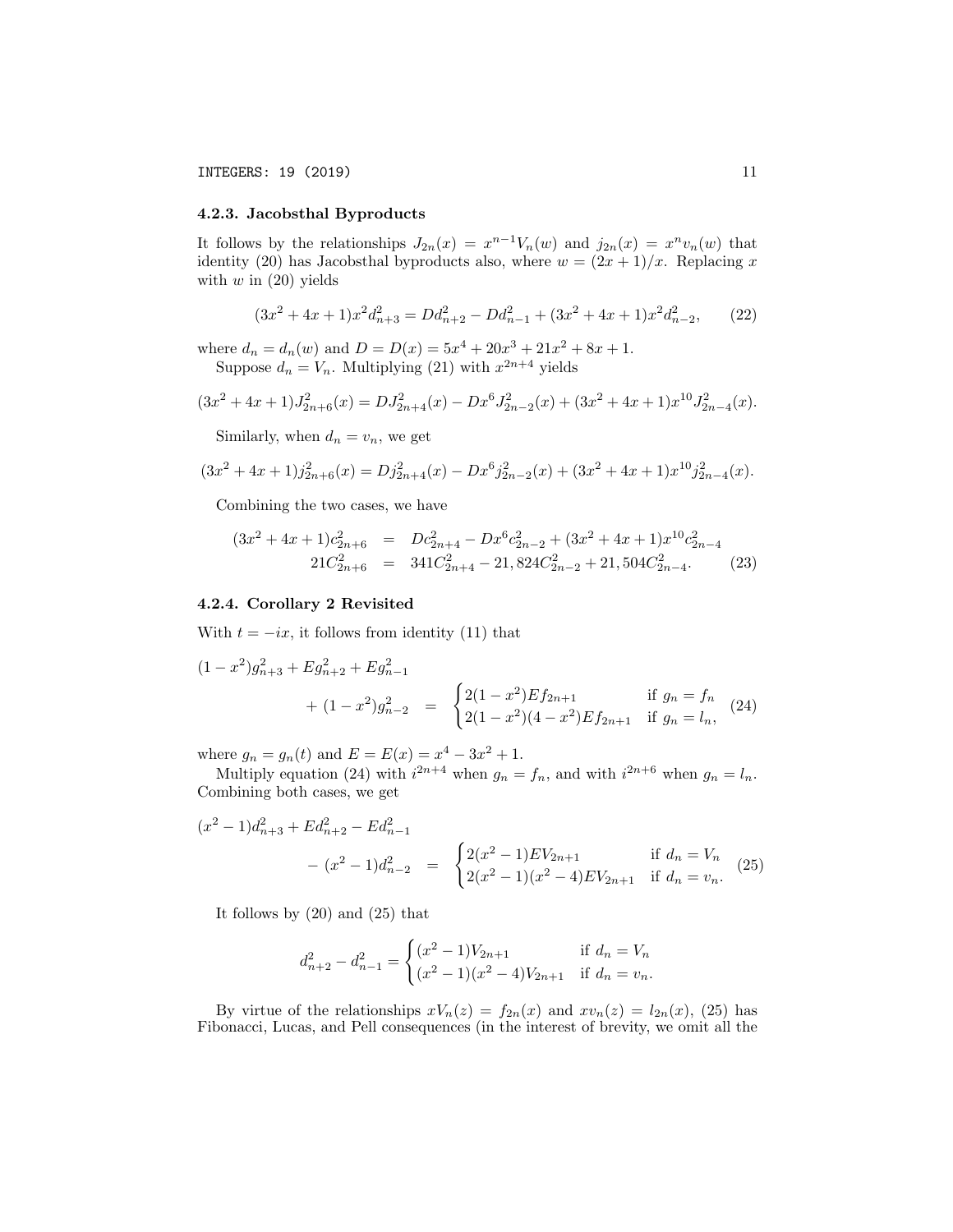details):

$$
Ag_{2n+6}^{2} + Bg_{2n+4}^{2} - Bg_{2n-2}^{2} - Ag_{2n-4}^{2} = \begin{cases} 2xABf_{4n+2} & \text{if } g_{n} = f_{n} \\ 2x(x^{2} + 4)ABf_{4n+2} & \text{if } g_{n} = l_{n}; \end{cases}
$$
\n
$$
8G_{2n+6}^{2} + 55G_{2n+4}^{2} - 55G_{2n-2}^{2} - 8G_{2n-4}^{2} = \begin{cases} 880F_{4n+2} & \text{if } G_{n} = F_{n} \\ 4400F_{4n+2} & \text{if } G_{n} = L_{n}; \end{cases}
$$
\n
$$
Hb_{2n+6}^{2} + Kb_{2n+4}^{2} - Kb_{2n-2}^{2} - Hb_{2n-4}^{2} = \begin{cases} 4xHKp_{4n+2} & \text{if } b_{n} = p_{n} \\ 16x(x^{2} + 1)HKp_{4n+2} & \text{if } b_{n} = q_{n}; \end{cases}
$$
\n
$$
35B_{2n+6}^{2} + 1189B_{2n+4}^{2} - 1189B_{2n-2}^{2} - 35B_{2n-4}^{2} = \begin{cases} 166,460P_{4n+2} & \text{if } B_{n} = P_{n} \\ 332,920P_{4n+2} & \text{if } B_{n} = Q_{n}, \end{cases}
$$

where  $A = A(x) = x^4 + 4x^2 + 3$ ;  $B = B(x) = x^8 + 8x^6 + 21x^4 + 20x^2 + 5$ ;  $H = A(2x)$ ; and  $K = B(2x)$ .

It follows from (22) and (26) that

 $\overline{\phantom{a}}$ 

$$
g_{2n+4}^2 - g_{2n-2}^2 = \begin{cases} x(x^4 + 4x^2 + 3)f_{4n+2} & \text{if } g_n = f_n \\ x(x^2 + 4)(x^4 + 4x^2 + 3)f_{4n+2} & \text{if } g_n = l_n; \end{cases}
$$

This implies

$$
G_{2n+4}^2 - G_{2n-2}^2 = \begin{cases} 8F_{4n+2} & \text{if } G_n = F_n \\ 40F_{4n+2} & \text{if } G_n = L_n. \end{cases}
$$

# 4.2.5. Jacobsthal Byproducts

As before, identity (25) also has Jacobsthal implications. Replacing  $x$  with  $w =$  $(2x+1)/x$ , it yields

$$
Fx^{6}d_{n+3}^{2} + Dx^{4}d_{n+2}^{2} - Dx^{4}d_{n-1}^{2}
$$
  
- 
$$
Fx^{6}d_{n-2}^{2} = \begin{cases} 2DFx^{2}V_{2n+1} & \text{if } d_{n} = V_{n} \\ 2DF(4x+1)V_{2n+1} & \text{if } d_{n} = v_{n}, \end{cases}
$$
 (27)

where  $d_n = d_n(w)$ ;  $D = D(x) = 5x^4 + 20x^3 + 21x^2 + 8x + 1$ ; and  $F = F(x) =$  $3x^2 + 4x + 1.$ 

Considering the cases  $d_n = V_n$  or  $v_n$ , we then get

$$
Fc_{2n+6}^2+Dc_{2n+4}^2-Dx^6c_{2n-2}^2-Fx^{10}c_{2n-4}^2=\begin{cases} 2DFx^2J_{4n+2}(x) & \text{if } c_n=J_n(x) \\ 2DF(4x+1)J_{4n+2}(x) & \text{if } c_n=j_n(x). \end{cases}
$$

In particular, we have

$$
21C_{2n+6}^{2} + 341C_{2n+4}^{2} - 21,824C_{2n-2}^{2}
$$
  
- 21,504C\_{2n-4}^{2} = 
$$
\begin{cases} 14,322J_{4n+2} & \text{if } C_n = J_n \\ 128,898J_{4n+2} & \text{if } C_n = j_n. \end{cases}
$$
 (28)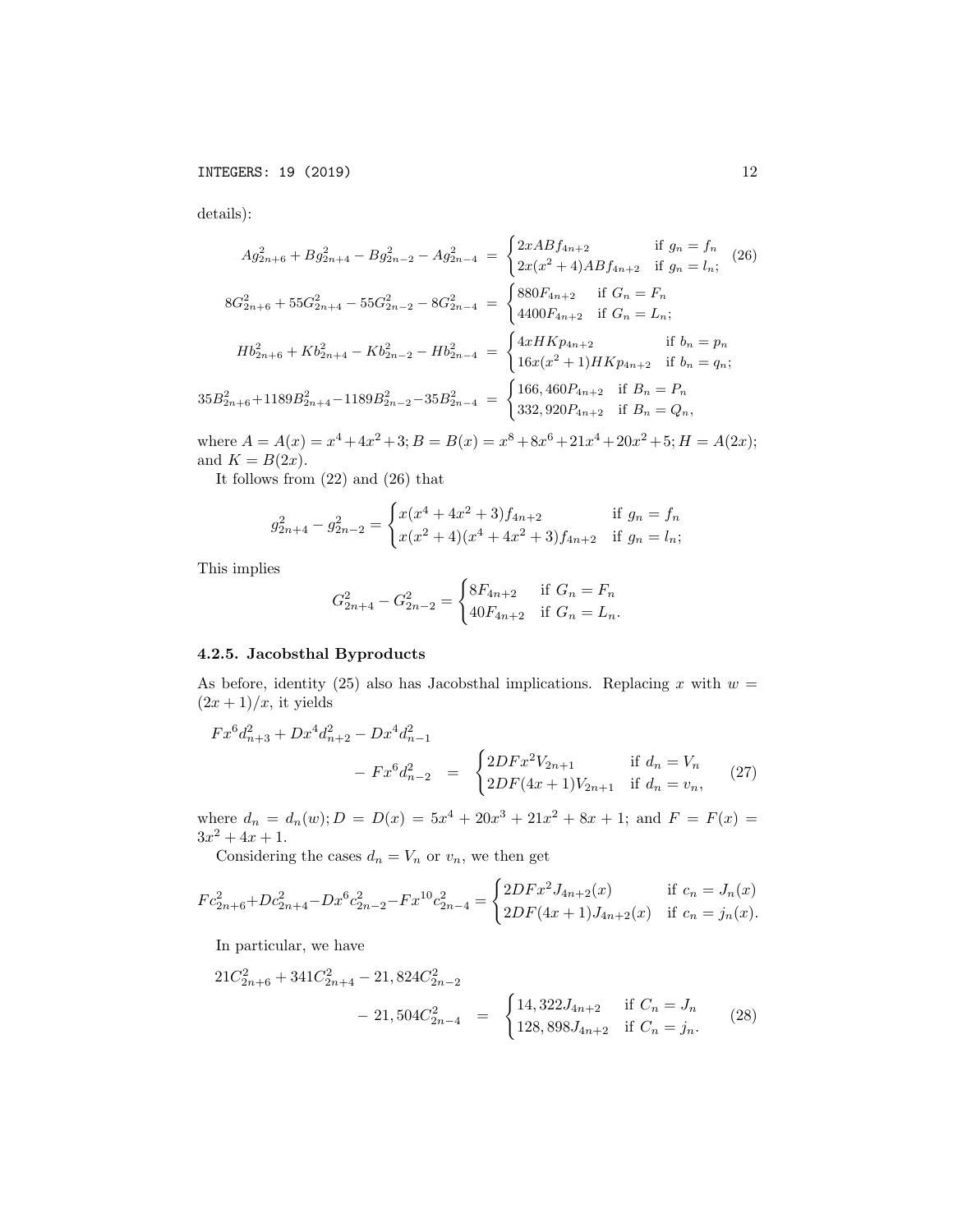It follows by (23) and (28) that

$$
341C_{2n+4}^2 - 21,824C_{2n-2}^2 = \begin{cases} 7,161J_{4n+2} & \text{if } C_n = J_n \\ 64,449J_{4n+2} & \text{if } C_n = j_n. \end{cases}
$$

Next we present the Chebyshev consequences of the corollaries.

#### 5. Chebyshev Implications

# 5.1. Corollary 1 Revisited

Replacing  $x$  with  $2x$  in identity  $(20)$  results in the equation

$$
(4x^2 - 1)d_{n+3}^2 = (16x^4 - 12x^2 + 1)d_{n+2}^2 - (16x^4 - 12x^2 + 1)d_{n-1}^2 + (4x^2 - 1)d_{n-2}^2,
$$

where  $d_n = d_n(2x)$ . Considering the cases  $d_n = V_n$  or  $v_n$ , we get

$$
Le_{n+3}^2 = Me_{n+2}^2 - Me_{n-1}^2 + Le_{n-2}^2,
$$
\n(29)

where  $L = L(x) = 4x^2 - 1$  and  $M = M(x) = 16x^4 - 12x^2 + 1$ .

# 5.2. Corollary 2 Revisited

Using similar steps, it follows from identity (25) that

$$
Le_{n+3}^2 + Me_{n+2}^2 - Me_{n-1}^2 - Le_{n-2}^2 = \begin{cases} 2LMU_{2n+2} & \text{if } e_n = U_n \\ 2LM(x^2 - 4)U_{2n} & \text{if } e_n = T_n. \end{cases}
$$
 (30)

# 5.3. Corollary 3 Revisited

Identity (29), together with (30), implies that

$$
e_{n+2}^2 - e_{n-1}^2 = \begin{cases} (4x^2 - 1)U_{2n+2} & \text{if } e_n = U_n \\ (x^2 - 4)(4x^2 - 1)U_{2n} & \text{if } e_n = T_n. \end{cases}
$$

# References

- [1] M. Bicknell, A primer for the Fibonacci numbers: part VII, *Fibonacci Quart.* 8 (1970), 407–420.
- [2] A.F. Horadam, Jacobsthal representation numbers, *Fibonacci Quart.* 34 (1996), 40–54.
- [3] A.F. Horadam, Jacobsthal representation polynomials, *Fibonacci Quart.* 35 (1997), 137–148.
- [4] A.F. Horadam, Vieta polynomials, *Fibonacci Quart.* 40 (2002), 223–232.